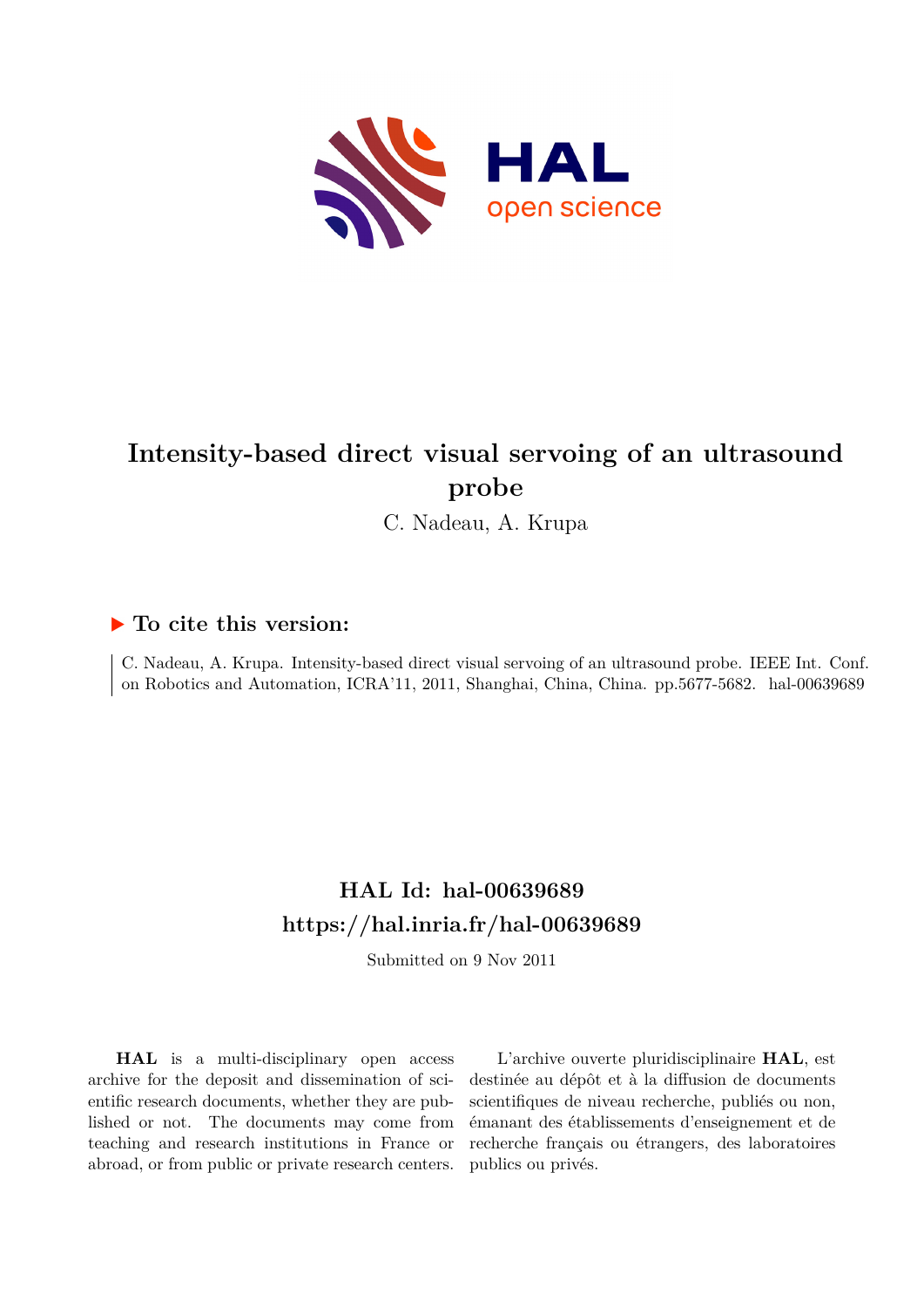## Intensity-based direct visual servoing of an ultrasound probe

Caroline Nadeau and Alexandre Krupa

*Abstract*— This paper presents a new image-based approach to the control of a robotic system equipped with an ultrasound imaging device. For diagnostic applications, the proposed method makes it possible to position an ultrasound probe on a desired organ section and to track it by compensating for rigid motions of the organ. Both in-plane and out-of-plane motions of the probe are controlled by the proposed method. The main contribution of this work is the direct use of the ultrasound image as visual feature which spares any segmentation or image processing time consuming step. Simulation and robotic experiments are performed on a realistic abdominal phantom and validate this ultrasound intensity-based visual servoing approach.

*Index Terms*— Visual servoing, ultrasound guided robotic system, intensity-based control

#### I. INTRODUCTION

Among the different medical imaging modalities, ultrasound (US) imaging has many benefits for the patients as well as for the specialists. Indeed, this modality is cheap, real time and contrarily to MRI or CT devices, the US transducer is not cumbersome and can be easily used in an operating room. Moreover US waves are safe for human body and do not interact with ferromagnetic medical instruments. Therefore the use of US imaging during a medical intervention does not bring any additional constraint. Because of such advantages, US is a promising imaging modality to deal with image guided robotized systems. However the information carried by an US slice is far different from the one carried by a camera view which is traditionally used in visual control. In particular, the major remaining challenges in US visual servoing concern the image processing and the control of the out-of-plane motions of the US device.

Previous works dealing with US image-based robotic systems mainly focus on two different system configurations. In the eye-to-hand configuration, the US probe is observing a surgical instrument mounted on the robot end-effector. The robotic manipulation offers a better accuracy than the human one and the proposed applications concern needle insertion procedures [1] or cardiac surgery [2], [3]. In [1], two degrees of freedom (dof) of a needle-insertion robot are controlled by visual servoing to perform a percutaneous cholecystostomy while compensating involuntary patient motions. The target and the needle are automatically segmented in the US images and their respective poses are used to guide the robot. In [2], a robotic system is proposed to track a surgical instrument and move it to a desired target. 3D US images are processed to localize here again the respective positions of the target and the instrument tip, then the position error is used to control the surgical robot. In [3], the four dof of a surgical forceps inserted in a beating heart through a trocar are controlled by US image-based visual servoing. In relation with this work, the authors of [4] developed a predictive control scheme to keep the forceps visible in the US image.

The other configuration, namely eye-in-hand configuration, allows the direct control of the US sensor mounted on the robot end-effector for diagnostic purpose [5], [7] or medical procedure [6]. In [5], the three in-plane dof of a robotic system are controlled to maintain a visual feature centered in the US image during a manual out-of-plane translation of the US probe. In [6], two US probes and a HIFU transducer are mounted on the end effector of a XYZ stage robot to follow a target kidney stone while compensating physiological motions. For a positioning task, [7] proposed a method to automatically reach a desired cross section of an organ of interest by servoing the six dof of a 2D US probe.

In order to control one to six dof of the robotic manipulator, the efficiency of the visual servoing approaches is highly dependent on the choice of appropriate image features. Depending on the configuration, these features can be created by the intersection of the surgical tool with the US plane (eye-to-hand configuration) [1]–[4] or by anatomical landmarks (eye-in-hand configuration) [5]–[7].

In robotic systems where the US probe itself is controlled, which are more particularly within the scope of this work, the image features can only be anatomic ones. In [5], five features extraction methods are compared to track an anatomic point which is the center of an artery in order to servo the in-plane motions of the probe. These methods are based on image similarity measures such as cross correlation and Sequential Similarity Detection (SSD) or on contour segmentation by a Star [8] or Snake algorithm. In another work [6], the translational motions of a robotic effector are controlled using the center position of a segmented renal stone. Recently, a few authors provided solutions to control the six dof of the probe. In [9], an approach based on the speckle correlation observed in successive US images is detailed. However only tracking tasks can be considered with such approach. Then, different approaches have been proposed to perform positioning tasks using six geometric features built from 2D moments extracted from a single US image [7] or three orthogonal images [10]. However the moment computation requires a previous contour segmentation step whose efficiency is dependent on the organ shape and which is not robust to organ topology changes.

C. Nadeau is with Université de Rennes I, IRISA, INRIA Rennes-Bretagne Atlantique, Lagadic research group, 35042 Rennes, France. A. Krupa is with INRIA Rennes-Bretagne Atlantique, IRISA, Lagadic research group, 35042 Rennes, France Caroline.Nadeau@irisa.fr, Alexandre.Krupa@inria.fr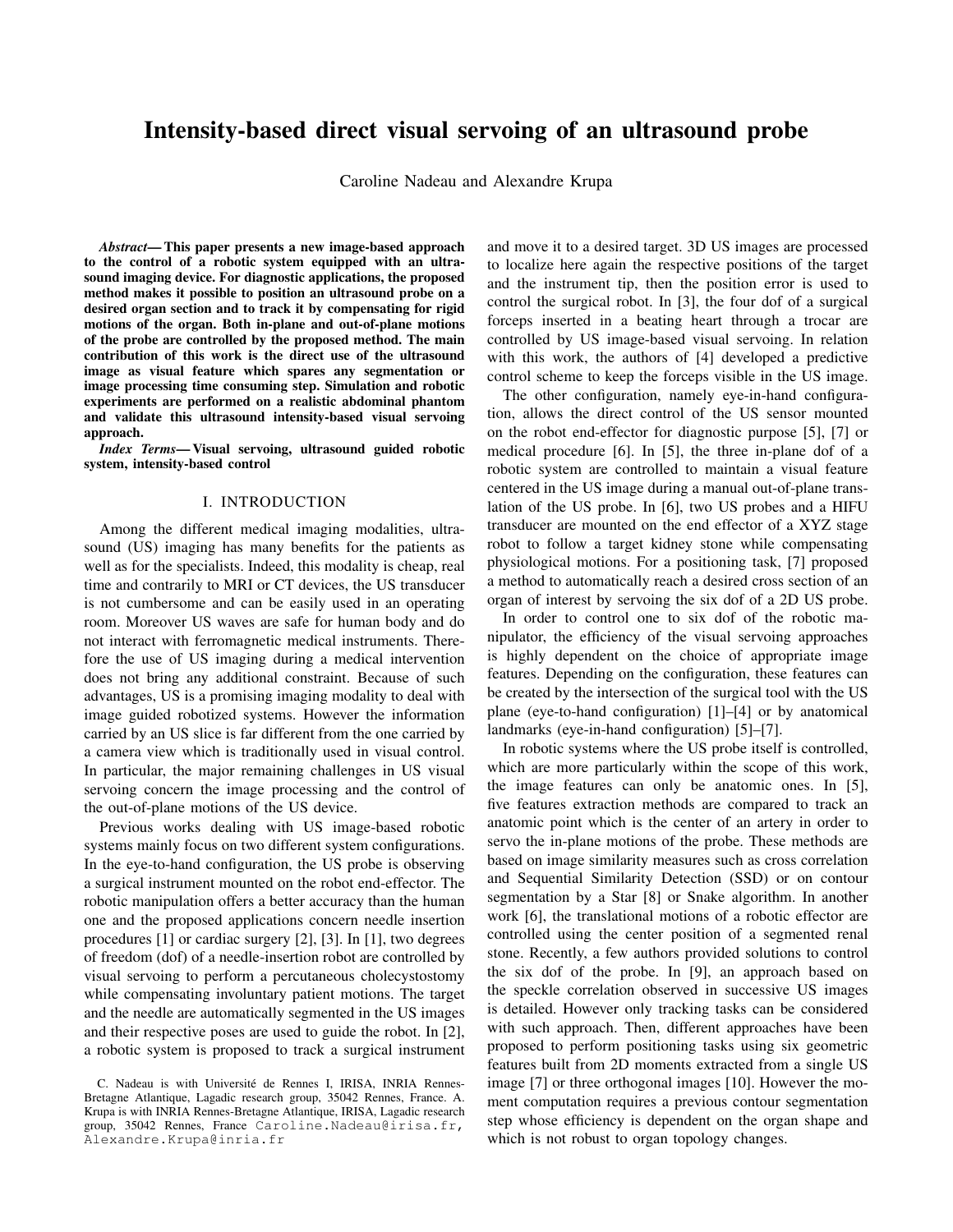In this paper we propose to avoid any image processing step by using directly the US image intensity in our visual servoing approach. In this case, the visual features are the set of image pixel intensities. The contribution of this paper is therefore to provide an efficient model of the interaction between the variation of these features and the velocity of an actuated 2D US probe to control the six dof of this probe.

The structure of our paper is as follows. We initially describe our US intensity-based approach and detail the computation of the interaction matrix to control in-plane but also out-of-plane motions of the probe in section II. In section III, we present results of the proposed approach for positioning and tracking tasks performed in a simulation environment. Finally, in section IV, a robotic tracking experiment involving a hybrid force/vision control demonstrates the validity of the approach in real environment.

#### II. ULTRASOUND VISUAL SERVOING

Traditional visual servoing methods refer to vision data acquired with a camera mounted on a robotic system. In this case, the vision sensor provides a projection of the 3D world into a 2D image and the coordinates of a set of 2D geometric primitives can be used to control the six dof of the system. However, a 2D US transducer provides complete information in its image plane but not any outside of this plane. Therefore, the interaction matrix relating the variation of the chosen visual features to the probe motion is far different and has to be modeled.

#### *A. The control law*

An image-based visual servoing control scheme consists in minimizing the error  $\mathbf{e}(t) = \mathbf{s}(t) - \mathbf{s}^*$  between a current set of visual features s and a desired one s<sup>\*</sup>. Considering an exponential decrease of this error, the classical control law [12] is given by:

$$
\mathbf{v}_c = -\lambda \,\widehat{\mathbf{L}}_\mathbf{s}^+ \left( \mathbf{s}(t) - \mathbf{s}^* \right), \tag{1}
$$

where  $\lambda$  is the proportional gain involved in the exponential decrease of the error ( $\dot{\mathbf{e}} = -\lambda \mathbf{e}$ ). In an eye-in-hand configuration,  $v_c$  is the instantaneous velocity applied to the visual sensor and  $\widehat{\mathbf{L}_{s}}^{+}$  is the pseudo-inverse of an estimation of the interaction matrix  $\mathbf{L}_s$  that relates the variation of the visual features to the velocity  $v_c$ .

According to [12], the control scheme (1) is known to be locally asymptotically stable when a correct estimation  $\mathbf{L}_s$  of  $\mathbf{L_s}$  is used (i.e., as soon as  $\mathbf{L_s} \widehat{\mathbf{L_s}}^{-1} > 0$ ).

#### *B. Selection of intensity features*

In this paper, we propose to avoid any US image preprocessing step by choosing as visual feature the image itself. In this case, the visual features considered are the intensity value of each pixel contained in the US image. The size of the image features vector s is therefore equal to the size of the US image  $I(r)$  acquired at the pose  $r \in SE_3$  of the imaging device.

$$
\mathbf{s}(\mathbf{r}) = \{I_r(u, v), \forall (u, v) \in [1, M] \times [1, N]\}
$$
 (2)

where *M* and *N* are respectively the width and the height of the US image and where  $I_r(u, v)$  represents the intensity of the pixel of coordinates  $(u, v)$  in the image  $I(r)$ .

#### *C. Computation of the interaction matrix*

In a B-mode US scan, the intensity of the US signal is represented in term of pixel luminance intensity. The higher this luminance, the higher the US wave reflexion. Then as the US reflexion only depends on the organ structure and interfaces, its value remains roughly constant for a given anatomic micro structure. As a result, we will consider that the luminance intensity in a B-mode US image of a physical 3D point remains also constant during a time interval *dt*.

As stated in a previous work dealing with photometry based approach for camera images [11], the hypothesis of intensity conservation allows us to link the time variation of the features vector  $s(r)$  to the motion of the imaging device. As the considered visual features belong to the US image plane, their 3D coordinates x expressed in the probe frame can be computed from the image pixel coordinates:

$$
\mathbf{x} = (x, y, z)^{\top} = (s_x(u - u_0), s_y(v - v_0), 0)^{\top},
$$

with  $(s_x, s_y)$  the image pixel size and  $(u_0, v_0)$  the pixel coordinates of the image center. Given such a 3D point expressed in the imaging device frame and  $dx = (dx, dy, dz)$ <sup>T</sup> an elementary motion of this point in the 3D space, the intensity conservation is expressed by the relationship:

$$
I_r(x+dx, y+dy, z+dz, t+dt) - I_r(\mathbf{x}, t) = 0.
$$
 (3)

A first order Taylor series expansion of (3) yields to:

$$
\frac{\partial I_r}{\partial x}dx + \frac{\partial I_r}{\partial y}dy + \frac{\partial I_r}{\partial z}dz + \frac{\partial I_r}{\partial t}dt = 0.
$$
 (4)

Then, the time variation of each image feature  $I_r(u, v)$  can be expressed as a function of the 3D point motion :

$$
\dot{I}_r = -(\nabla I_x \ \nabla I_y \ \nabla I_z) \begin{pmatrix} \dot{x} \\ \dot{y} \\ \dot{z} \end{pmatrix}, \tag{5}
$$

with  $\nabla I = (\nabla I_x \nabla I_y \nabla I_z)^\top$  the 3D image gradient.

The interaction matrix  $L_I$  of size  $1 \times 6$  associated to each visual feature is then:

$$
L_I = -(\nabla I_x \nabla I_y \nabla I_z) L_x, \qquad (6)
$$

where  $L_x$  relates the velocity of a 3D point  $x$  to the motion of the US probe  $v_c$  according to the kinematics fundamental relationship:

$$
\dot{\mathbf{x}} = L_{\mathbf{x}} \mathbf{v}_c, \quad L_{\mathbf{x}} = \begin{bmatrix} -1 & 0 & 0 & 0 & -z & y \\ 0 & -1 & 0 & z & 0 & -x \\ 0 & 0 & -1 & -y & x & 0 \end{bmatrix}.
$$
 (7)

The final interaction matrix  $L_s$  used in the control law is built by stacking all the previously defined matrices *L<sup>I</sup>* associated to each pixel of the considered sub image  $I(r)$ .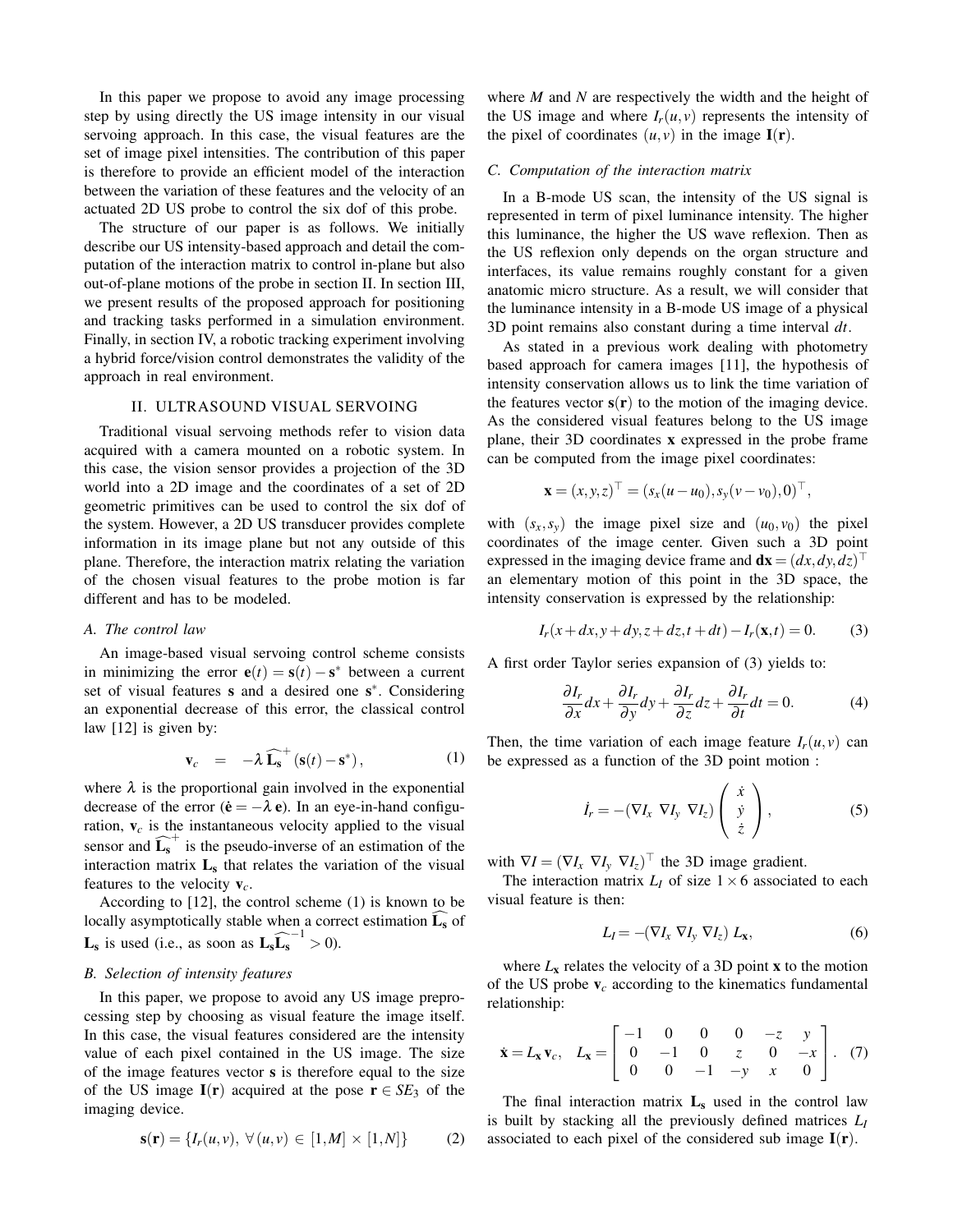#### *D. Image gradient computation*

To control the six dof of the US probe, the variation of the visual features is related to both in-plane and out-of-plane motions of the probe. In our US intensity-based approach, this variation is given by the 3D image gradient, which is computed from the current probe image and at least two parallel additional images.

With a conventional 2D US probe mounted on a robotic arm, a small back and forth translational motion along the elevation direction can be applied before each iteration of the visual control algorithm in order to acquire these additional images  $I_a$  and  $I_b$ . We design then a set of three 3D Gaussian derivatives filters of size  $3 \times 3 \times 3$  applied in each pixel of the current image  $I_0$  to compute the 3D gradient (see Fig. 1).



Fig. 1. The three cubic filters are applied in each pixel of the image *I*<sub>0</sub> to compute the gradient components ( $\nabla I_x$ , $\nabla I_y$ , $\nabla I_z$ ) using the additional parallel images  $I_a$  and  $I_b$  acquired on both sides of  $I_0$ .

#### III. SIMULATION VALIDATION

To validate our approach, we use a software simulator that we have developed to reconstruct and display a dense volume from a set of parallel images. In addition to this display functionality, the simulator allows us to move the reconstructed volume with respect to a fixed cartesian frame and to control a 2D virtual probe which generates an US image by cubic interpolation process.

For the simulation experiments, an US complete volume of the right kidney of a realistic abdominal phantom is loaded in the simulator (see Fig. 2). This volume is created from a set of 335  $250 \times 250$  parallel images, the voxel size is  $0.6 \times 0.6 \times 0.3$ mm<sup>3</sup>.

#### *A. Positioning task*

We first simulate a positioning task, using the simulation environment to obtain a ground truth of the evolution of the pose error of the US probe. We position the probe on the kidney volume and we consider the corresponding US scan as the desired one. In the same time, the corresponding pose of the probe in the simulator frame  $\mathbf{r}^*$  is saved. Then the probe is moved away to a new pose where the observed organ section is considered as the initial image.

To avoid continuous out-of-plane motions of the 2D US probe required to compute the 3D image gradient during the



Fig. 2. (a) The US abdominal phantom (Kyoto Kagaku). (b) The volume loaded in the simulator is represented by two orthogonal slices and the virtual probe plane, defined with the frame  $\mathcal{F}_p$ , is displayed in red.

visual servoing process, we propose to use the interaction matrix estimated at the desired pose  $L_s^*$  in the control law. However, with such an approximation of the interaction matrix, the convergence of the control law (1) is not guaranteed from a far initialization. We propose then to solve the minimization problem with the Levenberg-Marquardt algorithm which is a combination of the Gauss-Newton algorithm with the steepest descent method and ensures a better convergence than the Gauss-Newton one (1) from a far initialization. The implemented control law for the positioning task is then:

$$
\mathbf{v}_c = -\lambda \left( \mathbf{H} + \mu \operatorname{diag}(\mathbf{H}) \right)^{-1} {\mathbf{L_s}^*}^\top \left( \mathbf{s}(t) - \mathbf{s}^* \right),
$$

with  $\mathbf{H} = \mathbf{L_s}^{*T} \mathbf{L_s}^*$  and  $\mu = 0.05$ . The 3D gradient components are computed with  $5 \times 5 \times 5$  filters by using four additional images. These filters, built on the same Gaussian derivative model than the  $3 \times 3 \times 3$  filters described in Fig. 1, increase the robustness of the control scheme.



Fig. 3. Automatic probe positioning on a desired cross section of the right kidney. Full  $250 \times 250$  initial (a) and desired (b) images. (c) and (d) are respectively the initial and final image differences  $I(r^*) - I(r)$  where  $I(r)$ is the  $170 \times 170$  sub image considered as visual feature.

The Fig. 3 shows the visual convergence of the algorithm. The images difference between the current and the desired US scans are displayed for the initial and final probe poses. The uniform gray color of this images difference observed after the convergence of the algorithm proves the success of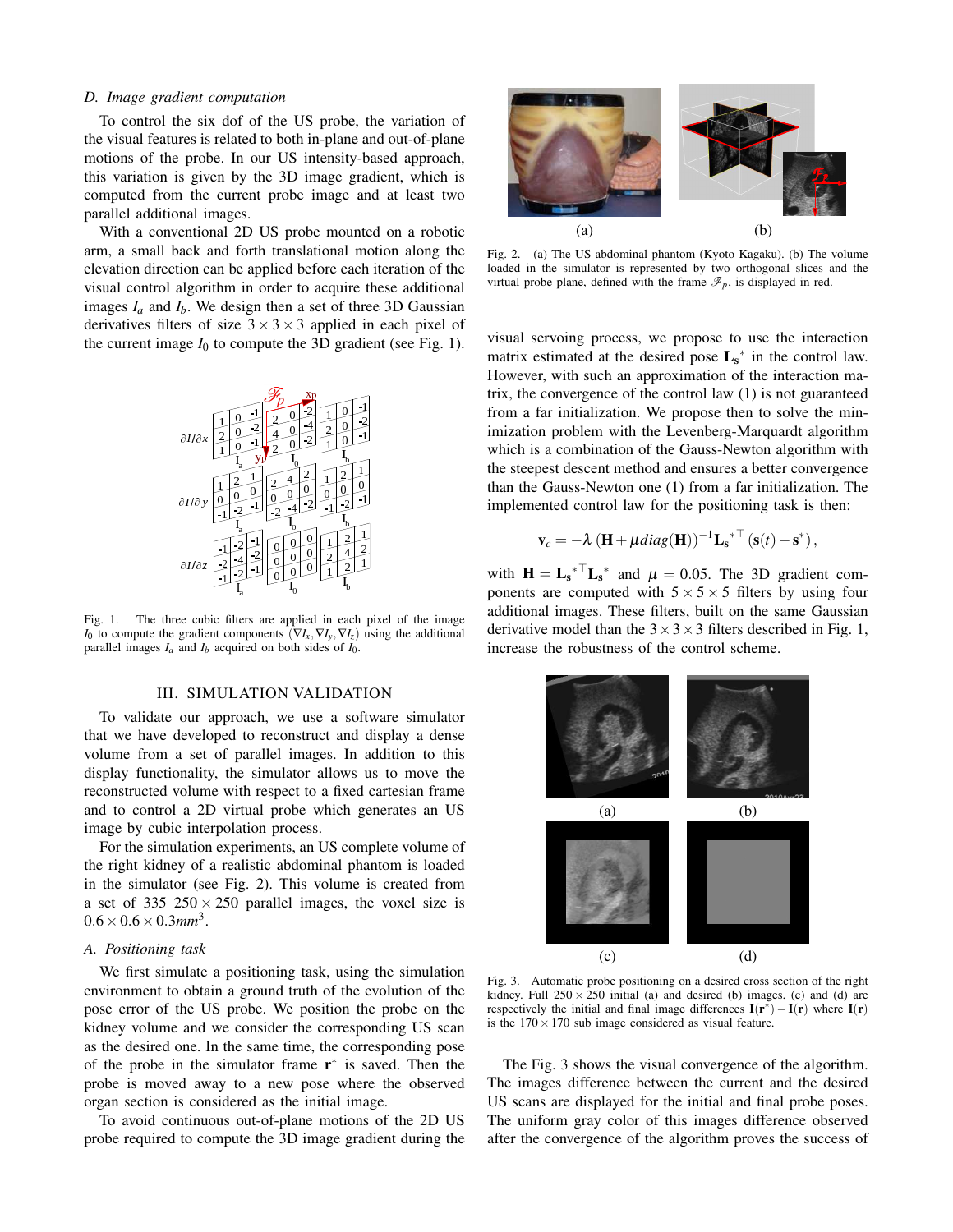the positioning task since the final image perfectly coincides with the desired one.



Fig. 4. Evolution of the visual (a) and pose error (b) in mm and deg, (the  $\theta$ **u** representation is used to describe the orientation).

The behavior of the automatic positioning is shown through the evolution of the probe pose error (see Fig. 4). We also define an image error measure  $\mathcal{C}(\mathbf{r}) = (\mathbf{s}(\mathbf{r}) - \mathbf{r})$  $(s(r^*))$ <sup>T</sup>  $(s(r) - s(r^*))$  to observe the minimization of the visual features. Without any image processing step during the process, the iteration loop is performed in only 10*ms* on a PC equipped with a 3GHz Dual Core Xeon Intel processor. From the initial pose error  $\Delta r_{init}$  = (−18*mm*, 12*mm*, 6*mm*, −8 ◦ , 12◦ , 15◦ ), the desired pose is then reached in 3*s*. After the algorithm convergence, the final pose error is on the order of 10<sup>-6</sup> in meter and degree.

#### *B. Tracking task*

For a tracking task, we set the desired image to be the initial observed one. In such a configuration, the interaction matrix can therefore be pre computed at the initial pose without being updated during the servoing task. As previously, the desired interaction matrix  $L_s^*$  is then used in the control law. However, this approximation is well justified in a tracking application and ensures this time a good behavior of the Gauss-Newton control law (1).



Fig. 5. Results of the tracking of a kidney cross-section (a) while sinusoidal motions are applied to the US volume. (b) Relative pose of the probe in the object frame. Evolution of the translational (c) and rotational (d) components of the object (line) and probe (dots) poses expressed in the simulator world frame.

The results of the tracking task are shown in Fig. 5. For validation purpose, we define in the simulation environment the object frame as superimposed with the probe frame at the first iteration of the algorithm. The relative pose error *oMp* between both frames, displayed during the tracking task, remains lower than 0.4*mm* in translation and 0.15◦ in rotation and shows the efficiency of the visual control.

#### IV. ROBOTIC EXPERIMENT

In a medical robotic application, safety issues imply to combine the visual control with a force control insofar as the US probe relies on the patient skin. We propose then to add to the visual task a force constraint which guarantees a constant force applied on the patient.

#### *A. Force and image control combination*

Two sensors are now used to control the system. We implement a hybrid vision/force control based on an external control loop approach. The force control is used to servo the translational motion along the *y*-axis of the probe frame while the five remaining dof are controlled by the visual servoing control scheme.



Fig. 6. The robot end effector (frame  $\mathcal{F}_e$ ) is equipped with a force sensor (frame  $\mathscr{F}_s$ ) and an US probe (frame  $\mathscr{F}_p$ ).

*1) Force control:* We implement a torque/force control law to guarantee a constant resulting force of 1*N* applied on the contact point *pc* of the probe with the object surface along the *y*-axis of the probe frame.  $P^cH_{pc}$  corresponds to the contact force tensor expressed in the frame  $\mathscr{F}_{pc}$ , which is centered on the contact point and aligned with the probe frame  $\mathcal{F}_p$  (see Fig. 6). It is given by the following relationship:

$$
{}^{pc}H_{pc} = {}^{pc}\mathbf{F}_s \left( {}^sH_s - {}^s\mathbf{F}_g \, {}^gH_g \right), \tag{8}
$$

 ${}^a\mathbf{F}_b$  is the transformation matrix used to express in the frame  $\mathscr{F}_a$  a force tensor known in the frame  $\mathscr{F}_b$ :

$$
{}^{a}\mathbf{F}_{b} = \begin{pmatrix} {}^{a}\mathbf{R}_{b} & \mathbf{0}_{3\times 3} \\ {}^{a}\mathbf{t}_{b} \end{pmatrix}, \qquad (9)
$$

where  ${}^a$ **t**<sub>*b*</sub> and  ${}^a$ **R**<sub>*b*</sub> are the translation vector and the rotation matrix of the frame  $\mathscr{F}_b$  with respect to the frame  $\mathscr{F}_a$  and  $\begin{bmatrix} a_{t_b} \end{bmatrix}$  is the skew symetric matrix related to  $\begin{bmatrix} a_{t_b} \end{bmatrix}$ .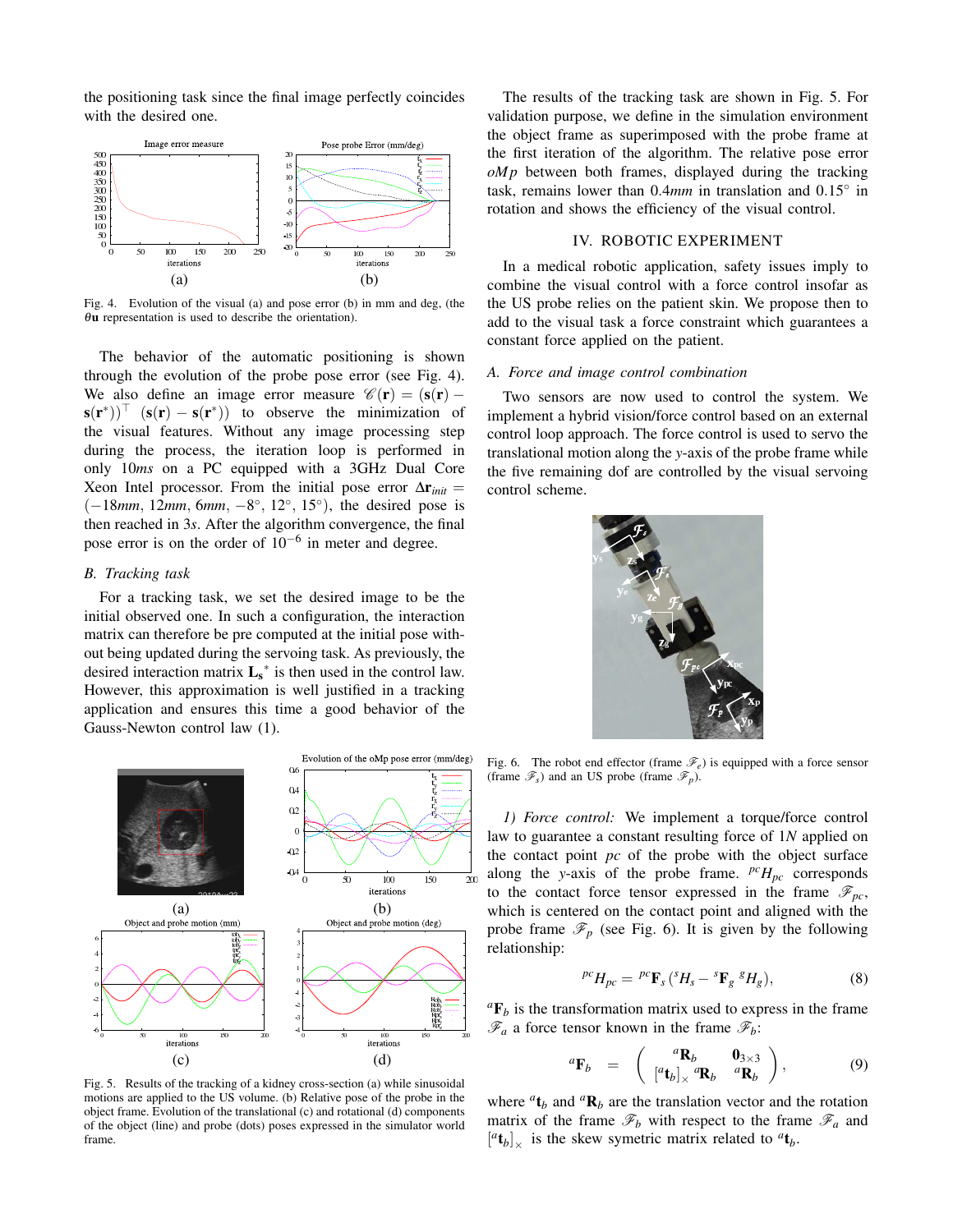${}^{s}H_{s}$  is the total force tensor measured by the force sensor and  ${}^{s}$ **F**<sub>g</sub>  ${}^{g}$ *H*<sub>g</sub> is the gravity force applied on the force sensor due to the mass *m<sup>p</sup>* of the US probe, both are expressed in the force sensor frame. The <sup>g</sup>H<sub>g</sub> tensor is defined as  ${}^{g}H_{g}$  =  $[0\ 0\ 9.81m_p\ 0\ 0\ 0]^\top$  in the frame  $\mathscr{F}_g$  centered on the mass center of the probe as indicated in Fig. 6.

We use a  $6 \times 6$  selection matrix  $Ms = diag(0, 1, 0, 0, 0, 0)$ to apply the force control only along the *y*-axis of the probe. We express then the resulting force tensor in the force sensor frame  $\mathcal{F}_s$  and we compute the instantaneous velocity of the sensor v*<sup>s</sup>* from the following proportional force control law:

$$
\mathbf{v}_s = -\frac{K^s \mathbf{F}_{pc} \left(Ms^{\ pc} H_{pc} - {^{pc} H_{pc}}^* \right)}{k},\tag{10}
$$

where  $^{pc}H_{pc}^{*} = [0 1 0 0 0 0]^\top$  is the desired contact force, *k* is the contact stiffness and  $K$  is the control gain.

*2) Vision control:* As we chose for safety reasons to give priority to the force control over the vision control, the latter can fail to converge to the desired image since the *y*translational velocity component due to the image control is not applied to the probe. To deal with this issue, we propose to separate the dof controlled by the force control from the others. The five velocity components corresponding to the translations along the *x* and *z* axis of the probe and to the three rotations are applied physically to the US device while the last component corresponding to the *y* translation is virtually applied to a window containing the region of interest (ROI) and included in the US image (see Fig. 7).



Fig. 7. Tracking application with five dof physically actuated. (a) The US slice to track with in red the desired ROI. (b) The final view of the US probe including the current ROI in cyan. (c) and (d) show the displacement between the initial and final poses of both object and US plane.

The velocity applied to the probe due to the image control is then such as  $\mathbf{v}_p = \mathbf{v}_c$  given by (1), except for the component corresponding to the translation along the *y*-axis of the probe which is set to zero.

*3) Sensor fusion:* To combine the force and the vision control, we send the following angular velocity  $\dot{q}$  to the end effector of the robotic arm:

$$
\dot{q} = eJ_e^+ \mathbf{v}_e = eJ_e^+({}^e\mathbf{V}_s\mathbf{v}_s + {}^e\mathbf{V}_p\mathbf{v}_p),\tag{11}
$$

where  $_eJ_e^+$  is the pseudo inverse of the robot Jacobian. Both image and force sensors being rigidly attached to the robot end effector, the control velocity of the effector  $v_e$  can be expressed in function of the control velocity of each device  $v_s$  and  $v_p$  through the transformation matrices  $eV_s$  and  $eV_p$ , which are similarly defined in the following way:

$$
{}^{e}\mathbf{V}_{p} = \begin{pmatrix} {}^{e}\mathbf{R}_{p} & {}^{[e}\mathbf{t}_{p}]_{\times} {}^{e}\mathbf{R}_{p} \\ \mathbf{0}_{3\times 3} & {}^{e}\mathbf{R}_{p} \end{pmatrix}, \quad (12)
$$

where  $e_{\mathbf{t}_p}$  and  $e_{\mathbf{R}_p}$  are the translation vector and the rotation matrix of the probe frame  $\mathcal{F}_p$  expressed in the coordinates system of the end effector  $\mathscr{F}_e$ .

In addition, the  $v_{c_y}$  component computed with the vision control is applied to the considered window of interest to readapt its position in the US image.

#### *B. Results*

Experiments are performed with an anthropomorphic robotic arm equipped with a convex 2-5 MHz US transducer and a force sensor (see Fig. 8(a)). The same realistic US abdominal phantom already used for the simulation validation represents the patient body.



Fig. 8. (a) The ADEPT Viper robotic system. (b) View of the external camera used to compute the probe and object respective poses.

The considered application is a tracking task which allows us to compute the interaction matrix only at the initial pose of the probe. The image 3D gradient is computed with the  $5 \times 5 \times 5$  filters and a Kalman filter is implemented to predict the phantom motion and increase the reactivity of the control. The Kalman filter is based on a constant velocity model and takes as input the measures of the image features variation and the probe instantaneous velocity. The estimated object velocity  $\hat{v}_0$  is finally reinjected into the control law (1) as a prediction term:

$$
\mathbf{v}_c = -\lambda \mathbf{L_s}^{* \top} (\mathbf{s}(t) - \mathbf{s}^*) + \hat{\mathbf{v}}_0.
$$

To validate the efficiency of the task, the relative pose of the probe with respect to the object is used as ground truth data. Both poses of the object and the probe are estimated by virtual visual servoing [13] thanks to a well calibrated camera observing the experiment scene and visual markers fixed on the probe and the phantom (see Fig. 8(b)). The 3D poses of the probe *camMprobe* and the US phantom *camMph* expressed in the camera frame are then used to compute their relative pose:

$$
^{ph}M_{probe} = {^{cam}M_{ph}^{-1}} {^{cam}M_{probe}}
$$